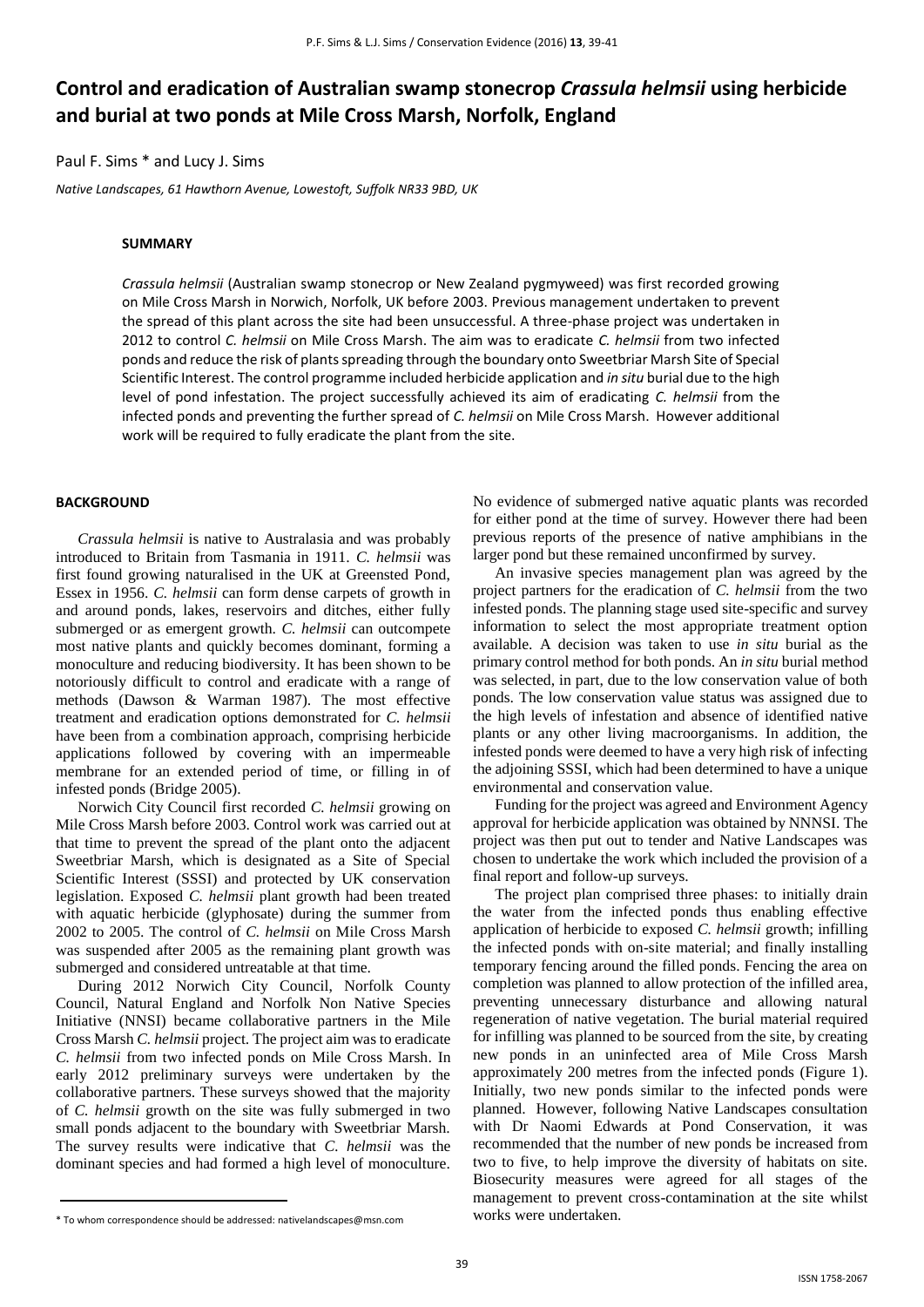**Figure 1.** Mile Cross Marsh: a) existing ponds location, b) proposed new ponds location



### **ACTION**

**Timing of operations:** Operations were carried out on site during February and March 2012.

**Phase 1 - Drain infected ponds and apply herbicide to**  *Crassula helmsii***:** Three weeks prior to phase 2 (excavation work), approximately 100 m<sup>3</sup> of water was pumped from the infected ponds into the adjacent infected dyke using a 5 hp petrol-powered water pump (Figure 2a). After both ponds had been drained an additional detailed survey was undertaken. At that time no native aquatic plants were recorded growing. However, approximately 20 common frogs were found in the remaining pools of water. These were carefully collected in a plastic bucket and transferred to an adjacent *C. helmsii* infected ditch. The infected ditch was used to dispose of the drainage water from both ponds and for the frog site relocation to reduce the risk of additional areas on the site becoming infected. Following these operations a herbicide approved for aquatic use (Roundup Pro Biactive 360 g/l) was applied by knapsack sprayer to all visible *C. helmsii*, at the recommended rate of 6 l/ha.

**Phase 2 - Excavate new ponds and fill infected ponds:** Five new ponds were excavated on the south side of Dolphin Drain using a 5 ton/ 360º excavator (Figure 2b). The plan for the new

**Figure 2.** Operations to control *C. helmsii*: a) Draining and filling existing ponds, b) excavating new ponds, c) levelling excavated material, d) fence posts, wire and tape erected.